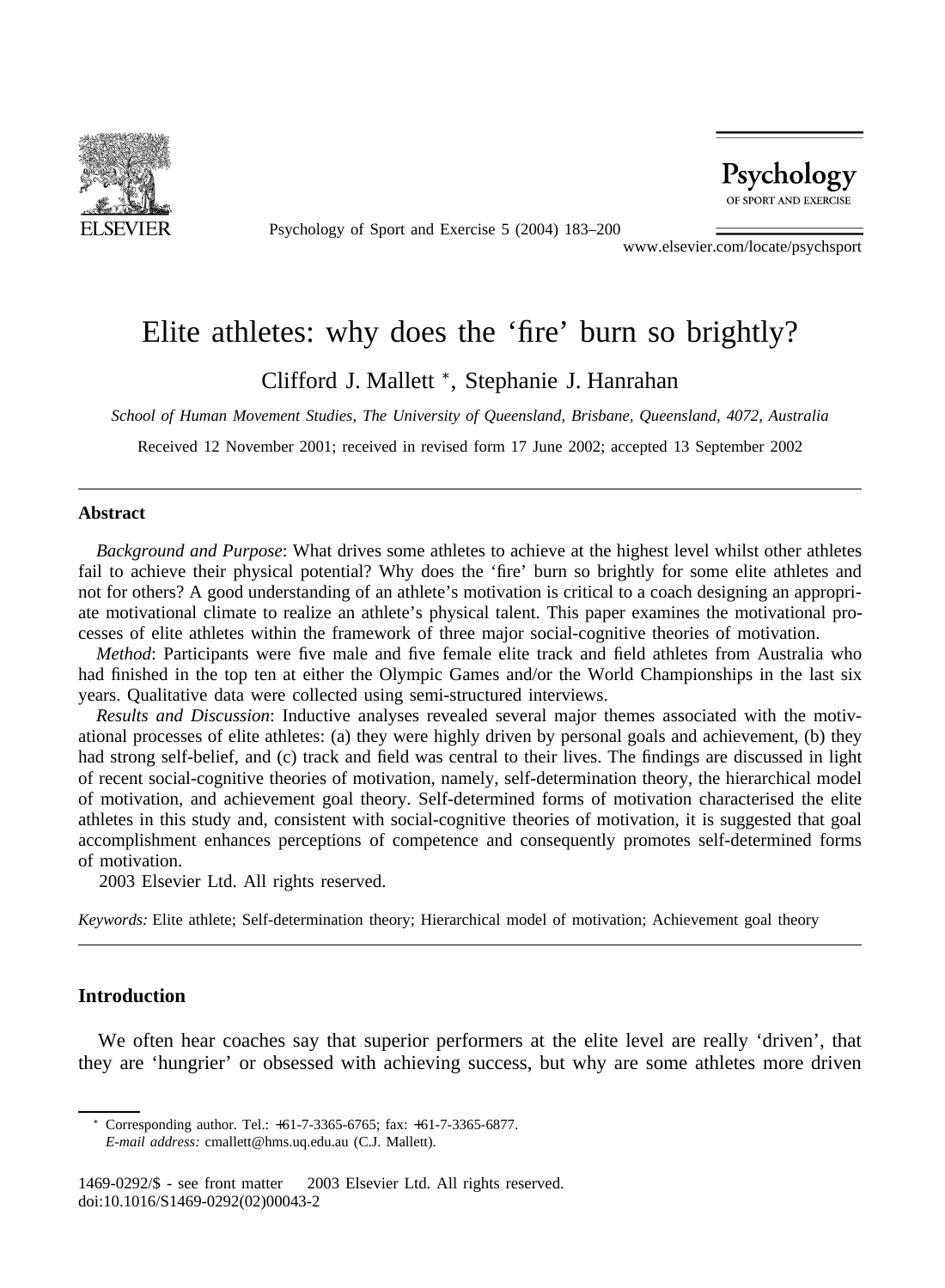than others? What are the perceived forces that motivate a person to pursue excellence in the sporting arena? What makes the "fire" burn so brightly for these highly motivated athletes?

Ryan and Deci (2000) underscored the importance of motivation and how it influences the way in which people think, feel and act. They argued that it is "of preeminent concern to those in roles such as manager, teacher, religious leader, coach, health care provider, and parent that involve mobilizing others to act" (p. 69). The purpose of this research was to examine the motivational processes of elite performers in sport.

Recently, there has been considerable research investigating the application of self-determination theory (SDT; Ryan & Deci, 2000), the hierarchical model of motivation (HMM; Vallerand, 1997), and achievement goal theory (AGT; Duda, 1992, 2001), to sport and exercise settings. These three social-cognitive theories of motivation have provided a sound theoretical framework to examine motivational processes of participants in sport.

Deci and Ryan (1985) proposed SDT as a framework to understand the social-contextual conditions (i.e., motivational climate) that facilitate or undermine intrinsic and extrinsic motivation. The underlying assumption of SDT is that people are inherently and proactively motivated to master their social environment. SDT proposes that humans have three major psychological needs to satisfy: self-determination, competence, and relatedness.

In conceptualising intrinsic motivation, several researchers have focused on the innate needs of self-determination or autonomy (e.g., DeCharms, 1968; Deci, 1975). Self-determined behaviours reflect the process of autonomy or choice in human functioning. For example, an athlete may freely choose to participate in a particular sport. In this case the perception of choice emanates from the self and is associated with an internal locus of causality. Intrinsic motivation is associated with the natural tendency to seek unique challenges, to explore and to learn. According to SDT, intrinsically motivated behaviours are associated with an internal locus of causality (e.g., the enjoyment derived from playing sport).

SDT generally considers extrinsic motivation to be associated with behaviours that are prompted by a perceived external locus of causality and this is associated with a perceived lack of choice. People who comply with the demands of others and their actions have a perceived external locus of causality (DeCharms, 1968). For example, parents might have to coerce their child to play a particular sport.

SDT proposes that extrinsic motivation can be classified as either self-determining or non selfdetermining. Non self-determined extrinsically motivated behaviours are associated with a perceived external locus of causality. These behaviours are associated with rewards and punishments (i.e., externally regulated behaviours) or more intrapersonally regulated behaviours, such as attending training because you feel guilty if you do not (i.e. introjected regulated behaviours). Introjected regulated behaviours and are more internalised, but they are not self-determined. People often exhibit a behaviour but do not accept it as their own.

Self-determined extrinsically motivated behaviours are characterised by choice. Deci and Ryan (1985) proposed identified regulation and integrated regulation as two types of self-determined extrinsic motivation. "Identification reflects a conscious valuing of a behavioural goal or regulation, such that the action is accepted or owned as personally important" (Ryan & Deci, 2000, p. 72). Through identification people accept the regulation as their own. An example of identified regulation may be athletes who value training as a means of realising their talent and willingly practice to improve their performance.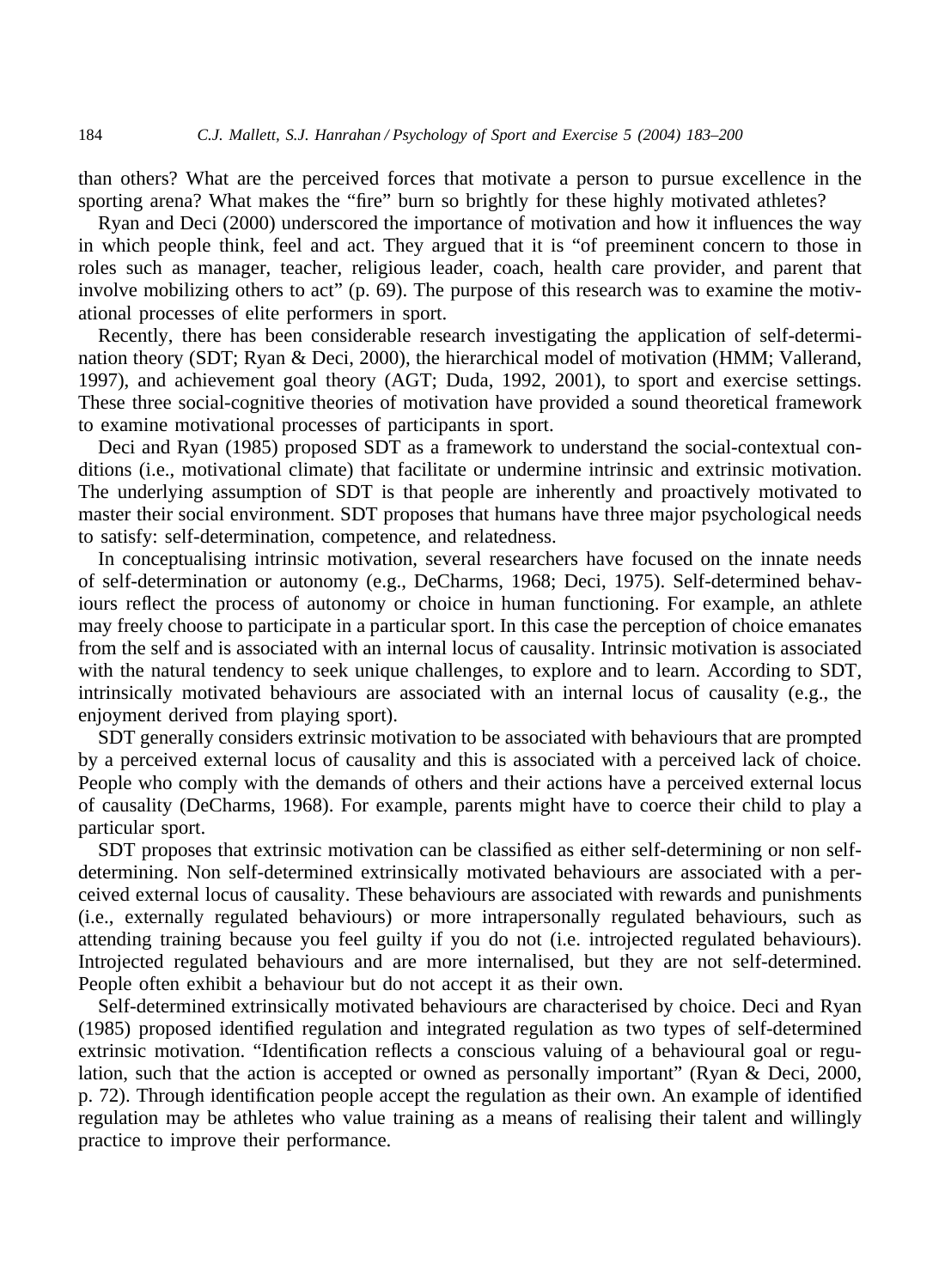Integrated regulated behaviour is determined by choices made flexibly on the basis of consequences and values. It "occurs when identified regulations are fully assimilated to the self, which means they have been evaluated and brought into congruence with one's other values and needs" (Ryan and Deci, 2000, p. 73). Integrated regulated behaviours are the most self-determined type of extrinsic motivation (Deci & Ryan, 1985). Behaviours classified as integrated regulation are similar to intrinsically motivated behaviours. What differentiates the two types of behaviours is that the integrated regulated behaviour is performed to attain some separable outcome and this is deemed an extrinsically motivated behaviour. An intrinsically motivated behaviour is deemed so because of the inherent enjoyment associated with performance or participation.

An example of an integrated regulated behaviour may be athletes who consistently attend training because they not only value the training as a means to an end but also realise that full commitment and hard work are consistent with achieving success in all aspects of life. This internal perceived locus of causality allows the athlete to experience greater self-determination.

The need to demonstrate competence is the second tenet of SDT and "leads people to seek and conquer challenges that are optimal for their capacities" (Deci, 1975, p. 28). In effectively interacting with their environment, people experience a sense of achievement and continue to undertake new challenges to satisfy this need to demonstrate competence. Learning experiences that are perceived as unchallenging or too easy can lead to boredom, and those activities that are too challenging or difficult can lead to frustration and possibly a perception of incompetence.

In an attempt to identify factors that explain the variability in motivation, Deci and Ryan (1985) proposed their cognitive evaluation theory (CET). CET is a mini-theory of SDT that evaluates the social and environmental factors that facilitate or undermine intrinsic motivation.

CET predicts that rewards given to an individual in an achievement context can either promote or undermine intrinsic motivation. How the individual perceives the reward determines its influence on intrinsic motivation. If the reward is perceived as providing information about competence, the reward is predicted to enhance intrinsic motivation. If the reward is perceived as controlling an individual's behaviour (i.e., an external locus of causality) the reward is predicted to decrease the individual's perception of self-determination and consequently, undermine his/her intrinsic motivation.

CET predicts that elite sport environments, which are characterised by a focus on winning and large financial incentives, are conducive to promoting lower levels of self-determination and consequently, lower levels of intrinsic motivation (Vallerand, Deci, & Ryan, 1987). Laboratory research (e.g., Vallerand, Gauvin, & Halliwell, 1986) and field research (e.g., Fortier, Vallerand, Briefre, & Provencher, 1995) support the prediction of CET that competition has a negative influence on intrinsic motivation. Competitive environments are likely to promote a focus on winning (norm-referencing), promoting ego involvement and subsequently a decrease in intrinsic motivation through its adverse effect on self-determination (Vallerand, Deci & Ryan, 1987).

The perception of being connected to significant others (i.e., relatedness) is the third fundamental need of humans proposed in SDT. The need to be accepted by others and belong to groups (e.g., sporting teams, family) is critical to a healthy perception of self (Deci & Ryan, 1985; Vallerand, 1997).

Vallerand (1997) proposed his hierarchical model of motivation as an extension of SDT. It is an attempt to integrate much of the research conducted on motivation into a useful framework for studying relationships between the determinants and consequences of intrinsic motivation,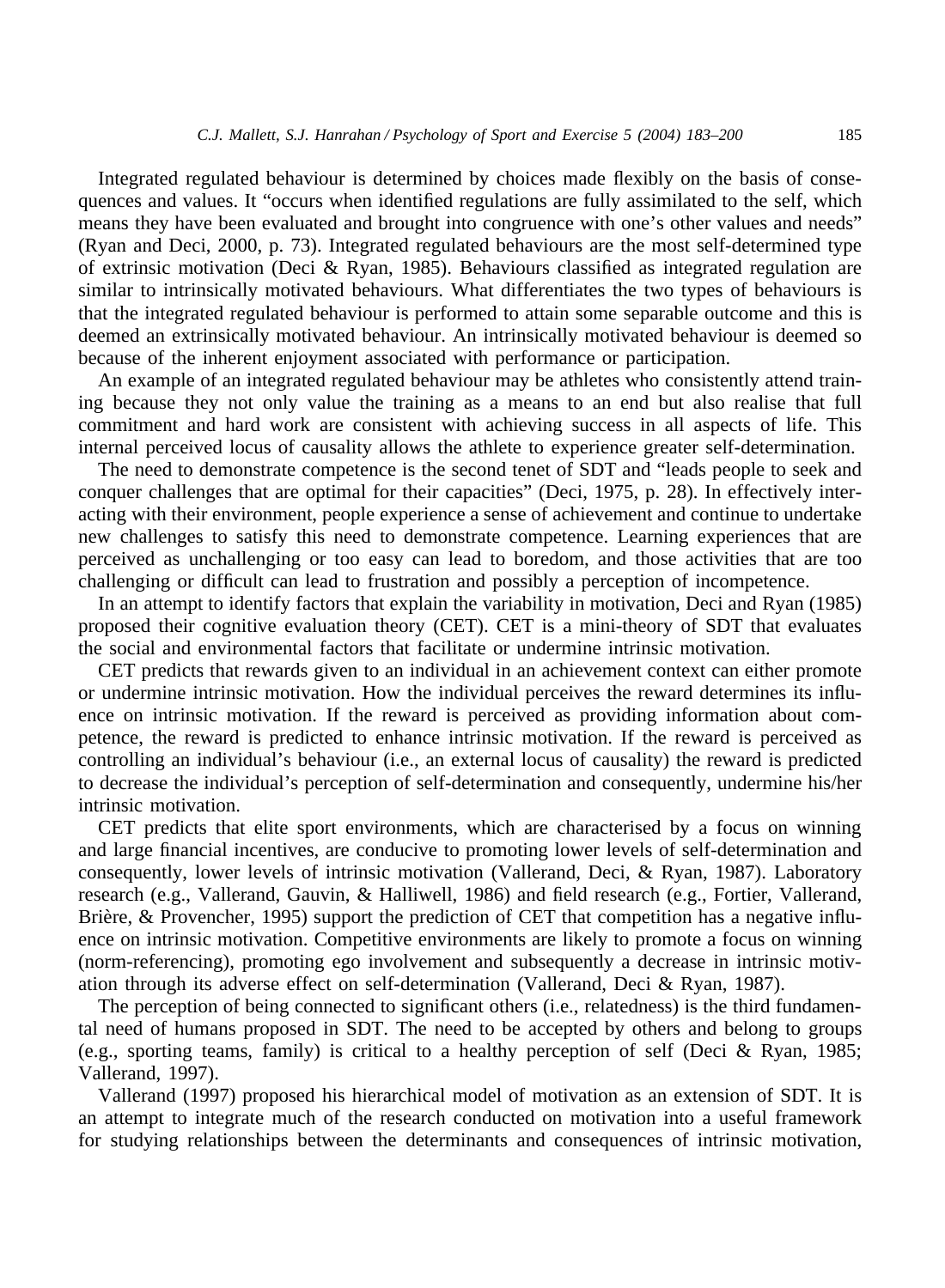extrinsic motivation, and amotivation at the global, contextual, and situational levels. HMM focuses on the social factors (e.g., competition, coach behaviours) that influence the various forms of motivation, through their influence on autonomy (self-determination), perceptions of competence, and relatedness.

HMM supports the view proposed by White (1959) and Deci and Ryan (1985) that motivation might be multidimensional. Within each psychological construct of intrinsic motivation, extrinsic motivation, and amotivation there are several dimensions or forms of each type of motivation. Vallerand (1997) argued that these varying types of motivation could explain much of human behaviour and therefore must be included in a comprehensive analysis of motivation.

The HMM proposes three forms of intrinsic motivation: intrinsic motivation towards accomplishment, intrinsic motivation to experience stimulation, and intrinsic motivation to know (Vallerand, 1997). Intrinsic motivation towards accomplishment is associated with the enjoyment experienced from the process of mastering or creating something (e.g., producing the perfect technique in javelin). Intrinsic motivation to experience stimulation is associated with the sensory pleasure from engaging in an activity (e.g., sprinting as fast as possible). The third type of intrinsic motivation posited by HMM, intrinsic motivation to know, can be defined as the enjoyment associated with exploring and/or learning something new (e.g., a new hurdles technique).

Vallerand (1997) also posited the multidimensionality of extrinsic motivation and supported the four types of extrinsic motivation proposed by Deci and Ryan (1985). The four types of extrinsic motivation (external, introjected, identified, and integrated regulation) are characterised by varying degrees of self-determination.

Amotivation is the third major type of motivation and is characterised by the lowest levels of self-determination. Vallerand (1997) supported the notion that amotivation is a multidimensional construct and proposed four major types of amotivation: capacity/ability beliefs, strategy-beliefs, capacity-effort beliefs, and helplessness.

The third social-cognitive theory of motivation that has considerable support in education and sport/exercise literatures is achievement goal theory (AGT; Duda, 1992, 2001; Nicholls, 1984, 1989). Earlier work by Maehr and Nicholls (1980) proposed that achievement motivation should focus on the individual's primary goals for participation and also the individual's understanding of success and failure. They proposed that goals are central determinants of achievement behaviour (i.e., humans are driven to achieve goals). AGT "assumes that the individual is an intentional, goal-directed organism that operates in a rational manner and that achievement goals govern achievement beliefs and guide subsequent decision making and behaviour in achievement contexts", (Roberts, 2001, p. 10). Of particular interest is how personal goals influence how a person thinks, feels and behaves in achievement situations.

According to Nicholls (1989), people try to demonstrate high ability and avoid demonstrating low ability in achievement contexts. Nicholls (1984) proposed that two major goals operate in achievement contexts. Perceptions of success and failure (i.e., perceptions of competence or ability) are determined by whether these personal goals are achieved.

Task goals relate to mastering new skills or improving performance standards. Task-oriented performers are driven primarily by personal improvement and learning. Self-determined reasons for participation are associated with a task orientation (Nicholls, 1989). They are considered selfreferent and consequently perceptions of success and failure are determined by whether or not personal performance standards were improved (e.g., personal best 100 m time). Personal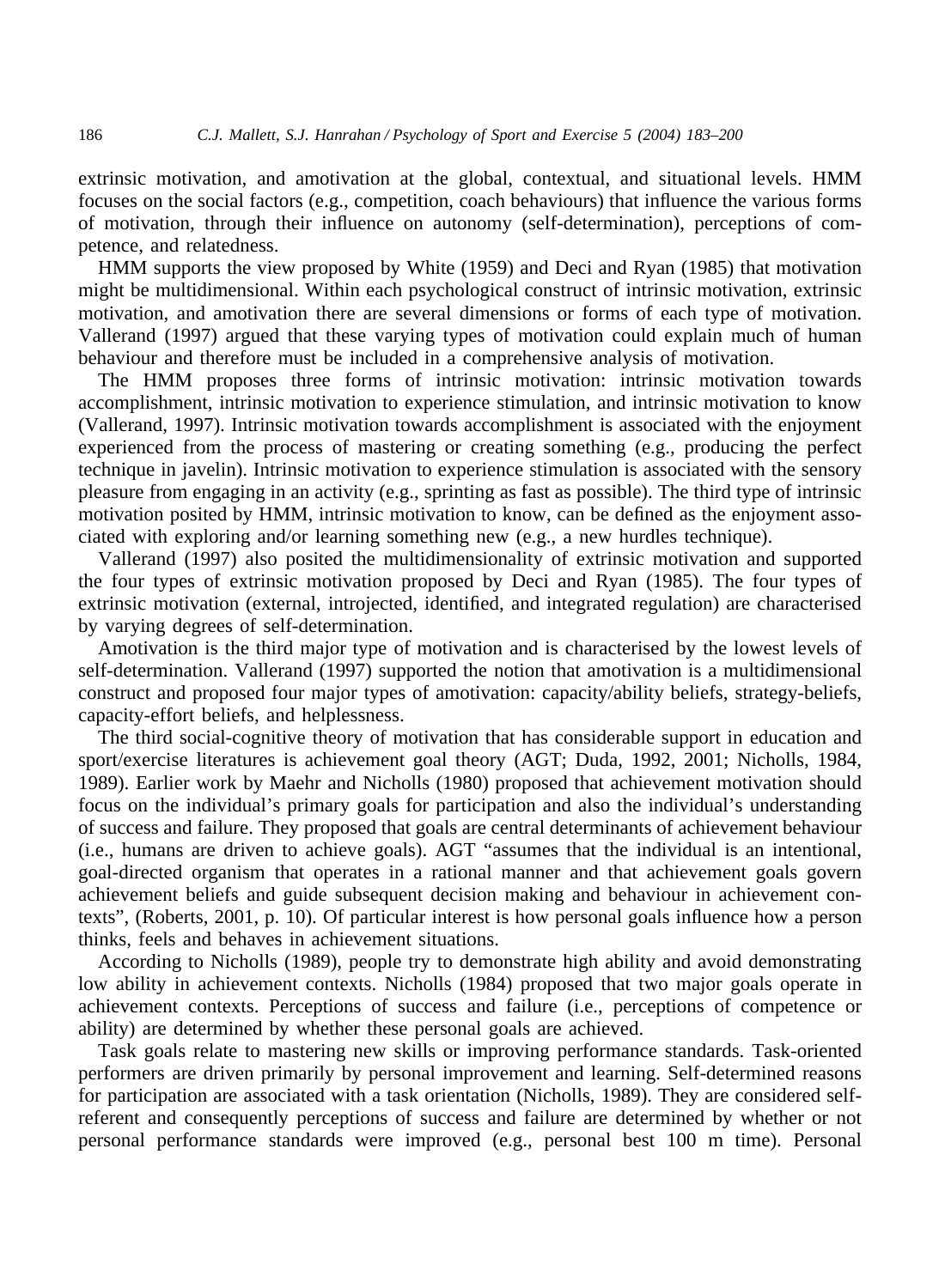improvement is associated with a sense of achievement and consequently an enhanced perception of competence (Nicholls, 1989). Duda and Whitehead (1998) reported that intrinsic and cooperative reasons for participation in sport are correlated with a task orientation. This is consistent with the predictions of SDT and HMM.

Ego-oriented performers pursue the goal of proving their ability. Their sense of self-worth is linked to normative referencing of ability (Dweck & Leggett, 1988). Their perception of ability (i.e., success) is contingent on beating an opponent and preferably with less effort. Consistent with the predictions of SDT, HMM, and AGT, research (e.g., Duda, Chi, Newton, Walling, & Catley, 1995) has shown that a high task disposition was correlated with higher levels of intrinsic motivation and a high ego disposition was more likely to be associated with decreased intrinsic motivation. Ego-orientation has been found to correlate with more extrinsic motives for participation in sport (Duda & Whitehead, 1998).

Proponents of AGT (e.g., Dweck, 1986; Nicholls, 1984) have argued that the ability to demonstrate competence is central to participation in achievement contexts. This is consistent with SDT and HMM. The participant's conception of ability is a critical factor in his/her interpretation of the competitive situation. If the participant has a task conception of ability, the competitive situation is likely to be perceived as providing information to improve personal mastery. Consequently, AGT predicts that a task conception of ability is associated with self-determined motivation. Alternatively, if the participant has an ego conception of ability, the informational function of the competitive situation is likely to be associated with the participant's sense of self-worth. Consequently, AGT predicts that an ego conception of ability will be correlated with non-self-determined motivation.

Duda and Whitehead (1998) proposed that participants in sport vary in their dispositional goal orientations. "Variations in goal perspectives, or ways in which individuals judge their competence and define successful accomplishment, are critical antecedents to variations in motivational processes" (Duda, 2001, p. 129). Participation in competitive sport per se is inherently neutral, however dispositional and situational factors have the potential to promote either an ego- or taskorientation or a combination of both. AGT predicts that elite sport is characterised by ego-involvement because of the inherent emphasis on winning (Duda, Chi, Newton, Walling & Catley, 1995).

Nicholls (1989) argued the orthogonality of achievement goals. He has always argued that task and ego goal orientations are independent (Roberts, 2001). Duda and Whitehead (1998) have shown support for Nicholls' contention. Roberts (2001), in summarising the research on goal orientations, concluded that although some researchers have argued that ego involvement may be necessary for success in elite sport, "being task involved is beneficial, even for elite athletes high in ego orientation" (p. 41).

Although SDT, HMM, and AGT have conceptual differences, all three social-cognitive theories of motivation have several tenets in common. First, dispositional and situational factors are major influences on the type of experience participants derive from their participation in sport (Deci  $\&$ Ryan, 1985; Duda, 1987; Vallerand, 1997). Situational and dispositional factors influence motivation through the psychological mediators of self-determination/autonomy, perception of competence, and relatedness. Vallerand (1997) suggested that goal orientations influence motivation through their influence on a person's perceptions of autonomy, competence, and relatedness. Duda, Chi, Newton, Walling and Catley (1995) proposed that differences in goal orientations may influence intrinsic motivation through their mediating effect on either perception of competence or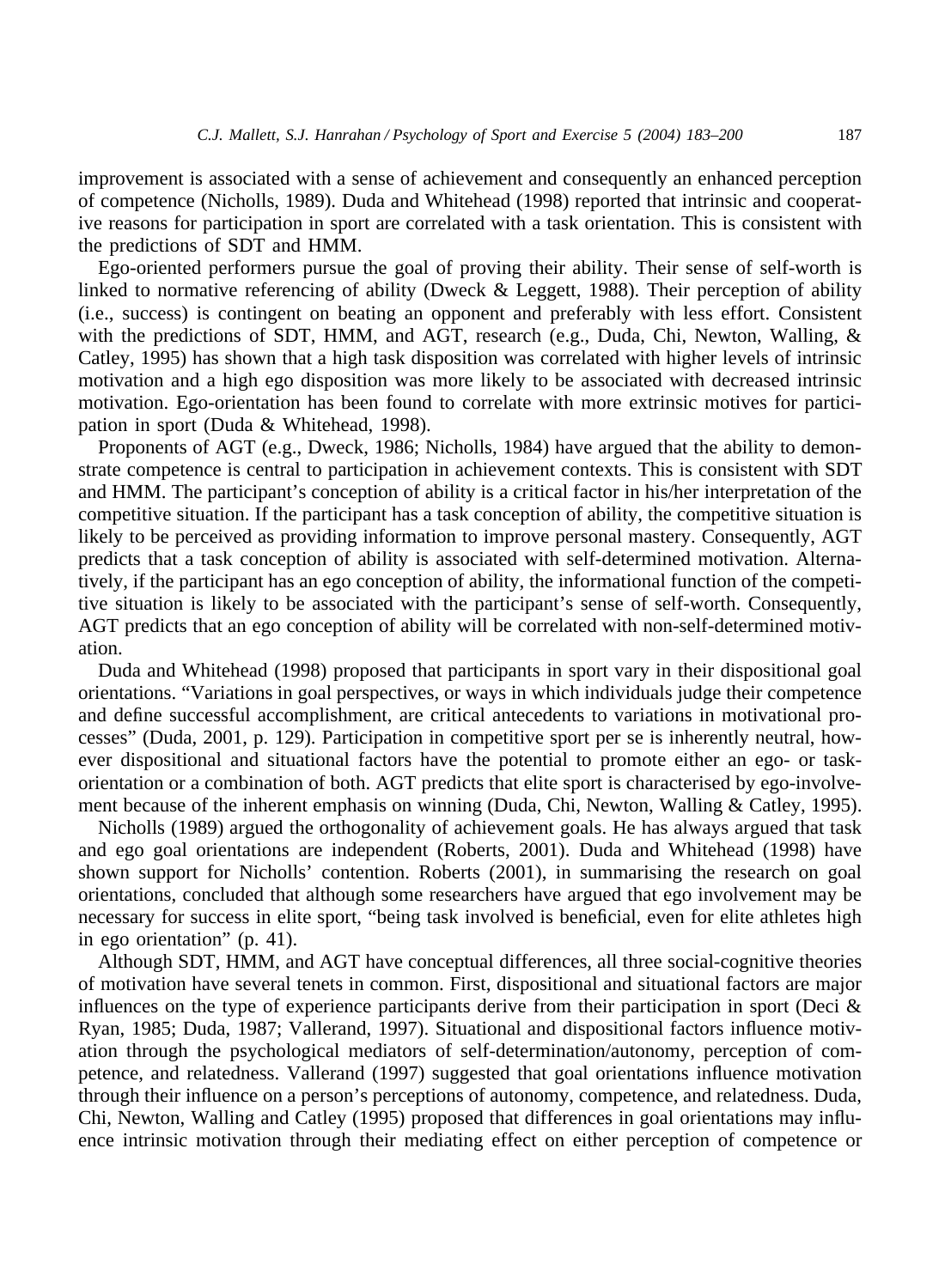perceived locus of causality (i.e., self-determination). Second, all three theories argue that motivation is multidimensional. As previously stated, a complete analysis of motivation should consider the multidimensionality of motivation. Third, cognitions, affect, and behaviours in achievement contexts are influenced by variations in motivation.

A primary goal in elite sport is to win. CET, HMM, and AGT contend that the extrinsic or outcome focus (e.g., winning) often associated with elite sport can undermine intrinsic motivation and promote extrinsic motivation. Is participation in elite sport always extrinsically motivated? Social-cognitive theories of motivation predict that the structure of competitive sport will promote a decrease in intrinsic motivation and self-determined forms of extrinsic motivation. Research to date has not fully supported this prediction. For example, Fortier, Vallerand, Brière and Provencher (1995) examined the relationship between sport structures and various forms of motivation. Participants in their study completed the Sport Motivation Scale (SMS; Pelletier et al., 1995), a scale based on the tenets of SDT and HMM. The authors found that competitive athletes, compared to recreational athletes, were characterised by higher levels of amotivation and lower levels of intrinsic motivation. The potential undermining effects of competition on intrinsic motivation were confirmed by Fortier et al. (1995). However, the authors found that the competitive athletes compared with recreational athletes were characterised by a higher level of self-determined extrinsic motivation. They suggested that competitive athletes, although less intrinsically motivated compared with recreational athletes, were more likely to choose to commit to the demands of competitive sport. One of the limitations identified by the authors was that they did not examine motivational processes at significantly different levels of competition in sport. Participants in the study by Fortier et al. (1995) were intercollegiate athletes from junior colleges who competed in recreational intramural competitions. If competition undermines intrinsic motivation and promotes higher levels of extrinsic motivation, the logical extension is that elite athletes, compared with athletes who participate at a lower level of competition, will be characterised by high levels of extrinsic motivation and low levels of intrinsic motivation. Recent research has not supported this assumption (e.g., Chantal, Guay, Dobreva-Martinova, & Vallerand, 1996; Forzoni & Karageorghis, 2001).

Chantal, Guay, Dobreva-Martinova and Vallerand (1996) examined the relationship between motivation and elite performance. Their research, based on the tenets of SDT, examined the motivational profiles of 98 elite Bulgarian athletes. Participants completed the Bulgarian version of the SMS. More successful athletes compared with less successful athletes were found to possess higher levels of amotivation and higher levels of non self-determined extrinsic motivation. Chantal et al. (1996) reported that "title and medal holders seemed more inclined to report external rewards and feelings of obligation and pressure as their primary sources of motivation than less successful athletes" (p. 179). The authors suggested that the findings may have been influenced by the social context (i.e., the centralised sporting structure in Bulgaria at the time). The increase in non selfdetermined extrinsic motivation and amotivation was expected to correspond to a decrease in selfdetermined extrinsic motivation and intrinsic motivation. Unexpectedly, their research did not find a difference in self-determined forms of motivation as proposed by SDT and HMM. The authors suggested that one possible reason may have been the lack of discrepancy between the performance levels of the two groups evaluated (i.e., medal winners versus non-medal winners).

Forzoni and Karageorghis (2001) employed the SMS to examine the participation motives of elite soccer players across four age groups. They predicted that as the players progressed in age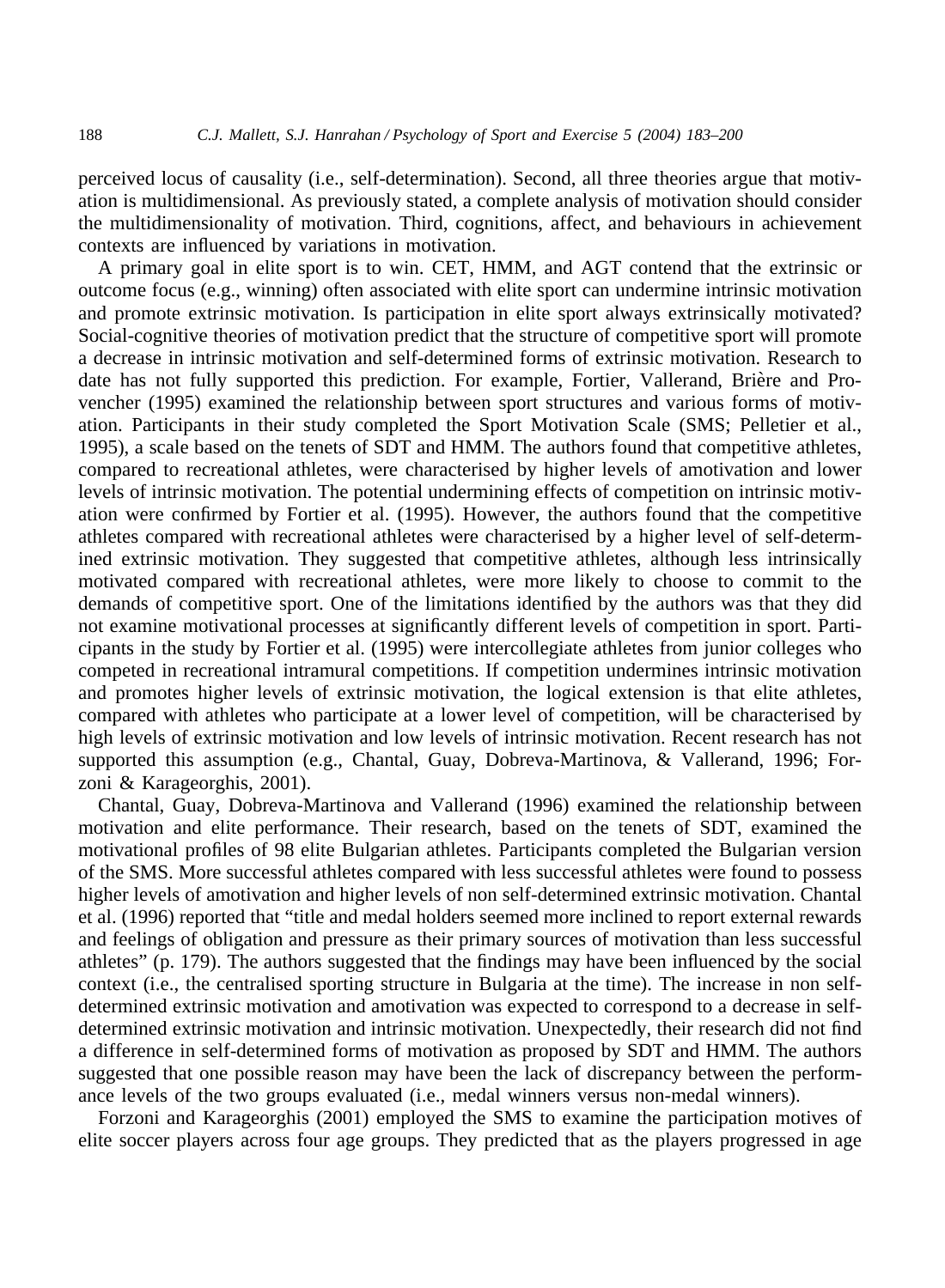through to the professional ranks, a significant increase in rewards (e.g., money) and pressure to perform would undermine intrinsic motivation and foster extrinsic motivation. Forzoni and Karageorghis found no significant differences between the age groups. The external rewards were not found to be controlling. Interestingly, intrinsic motivation scores were relatively high for all groups.

In summary, there has been little research on motivation conducted with elite athletes and the research to date has yielded equivocal findings. Specifically, there has been little research on motivation simultaneously based on SDT, HMM, and AGT. Duda et al. (1995) argued for integrating social-cognitive theories, specifically CET and AGT, to examine the links between goal orientations and mediating variables, self-determination and perception of competence.

Much of the motivational research has been conducted in academic settings and to a lesser extent in sport and exercise. Within the sport and exercise environments, motivational research has focused on recreational and sub-elite athletes (e.g., university level athletes). Few studies have been conducted examining the motivational processes of elite athletes and even fewer studies employing qualitative methods have been found. A qualitative methodology was employed in the present study for several reasons. First, it was felt that the semi-structured interview process would provide an in-depth understanding of the motivation of this special group of athletes by capturing rich representations of their experiences, thoughts and feelings without the constraints of single theory driven questionnaires. Second, unknown factors that may be characteristic of this special cohort of athletes may not be identified in the general dimensions of questionnaires. Duda (1997), in considering critical features of a comprehensive model of motivation, proposed that "emphasis [be] placed on people's perceptions and interpretations of reality in sport settings" (p. 248). Third, this exploratory research is part of a larger scale research project involving multi-theory testing. Duda (1997) stated that "conceptual convergence across other models of motivation" (p. 248) should be considered in a comprehensive investigation of motivation. The findings from this study will assist in the decision-making process regarding the use of the most appropriate questionnaire/s examining motivational processes in elite athletes.

What makes highly motivated elite athletes so driven? The purpose of this study was to investigate the motivational forces behind elite performance in sport based on SDT, HMM, and AGT, employing a qualitative research approach.

# **Method**

#### *Participants*

Participants finished in the top ten at a major championship in track and field in the last six years (i.e., 1996 & 2000 Olympic Games, 1995, 1997, 1999 World Championships). This was the criterion used to define an 'elite' athlete. The researcher selected 11 athletes who fulfilled the criterion of 'elite' track and field athlete in recent years and who were still competing at the international level. Ten of the 11 athletes contacted voluntarily participated in this research. The eleventh had problems with the interview times due to work commitments. All participants were contacted initially through the national track and field association and their personal coach and followed up with a telephone call from the researcher to confirm their participation.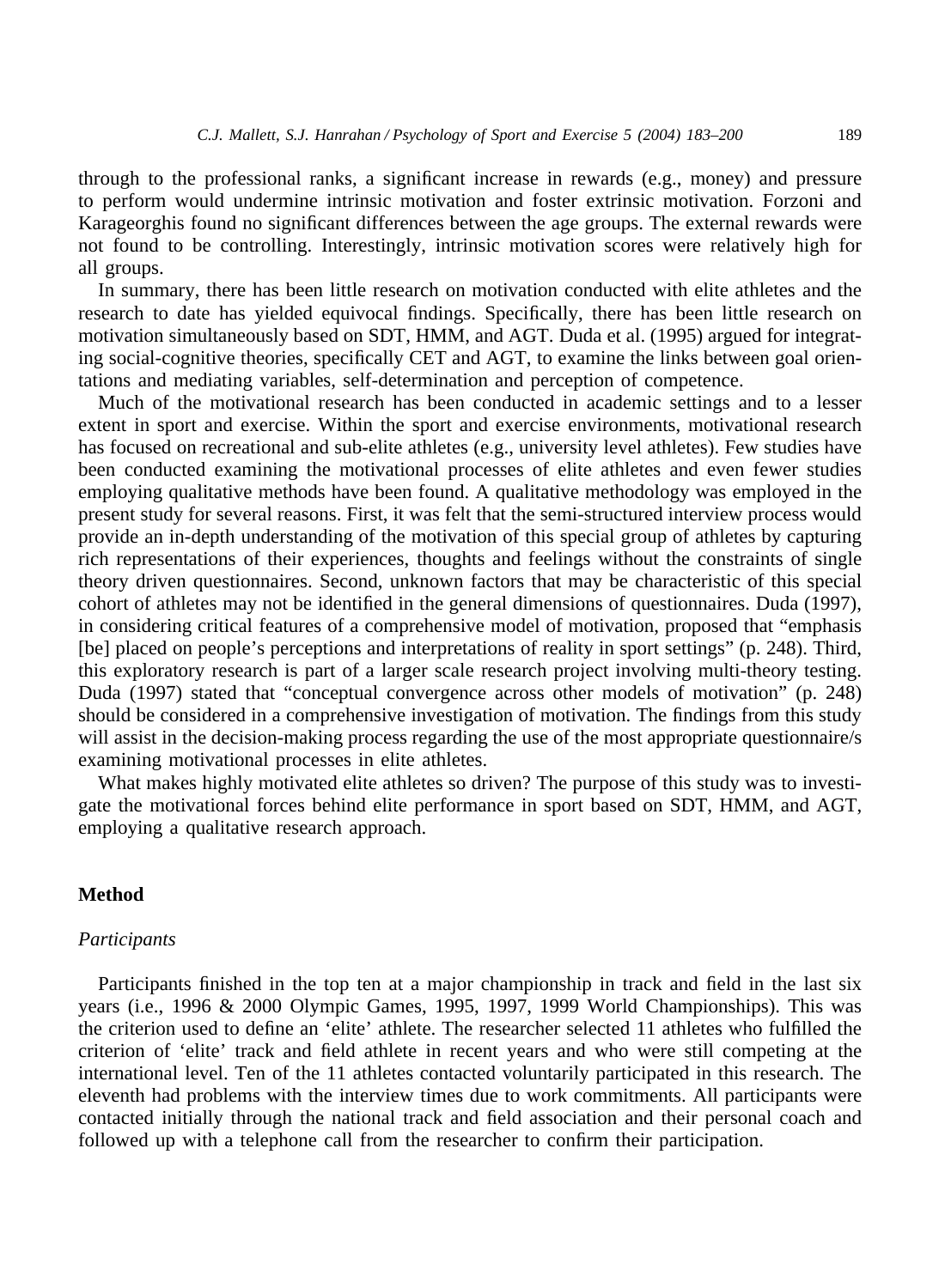Five women and five men, aged between 22 years and four months and 34 years (mean age=27 years 3 months) participated. They had been competing in the international arena for an average of 7.7 years (range=4–15 years) and all had competed for Australia. They included five sprinters (including one hurdler), three horizontal jumpers, a middle distance runner, and a thrower. Four participants had collectively won eight medals in the Olympic Games and the World Championships. Nine of the participants had won 16 medals in the Commonwealth Games (1994 & 1998).

# *Data collection*

The first author conducted one 45–60 minute semi-structured interview with each participant. A list of open-ended questions guided the interview (see Table 1). The first author, who developed the interview questions, was an experienced international track and field coach as well as an active researcher in the area of motivation. The introductory questions were 'ice breakers'. Questions reflecting the basic tenets of SDT, HMM, and AGT formed the basis of the remaining questions. Semi structured questions were designed to provide a consistent framework in which to operate across the participants, but also to allow opportunities to explore participant responses when appropriate. Prior to data collection, the second author, a senior researcher in the area of

Table 1 Interview schedule for elite athletes

How did you get involved in track and field?

When did you start competing in track and field?

Describe your level of interest in track and field when you first commenced competing in track and field?

How much did you enjoy this involvement?

What in particular did you like? What didn't you like?

Has your level of motivation changed since then? If so, what has changed?

How would you explain the reasons for your participation in track and field in the last few years? Has this changed during this time? What specifically has changed? What do you think has caused these changes?

What do you like about competing at the elite level in track and field?

What don't you like about competing at the elite level in track and field?

When things were going bad did you ever question why you compete at the elite level? Why did you persist? How do you define success in track and field? Do you think you have been successful?

How important is succeeding in track and field to you? Why?

What has given you the confidence to be successful in track and field? Where did you get the pieces of information to tell you were good?

Have you ever questioned your ability? Were you able to convince your self otherwise? How did you do this? What is more important to you re: your participation in elite track and field, the money, fame/glory, pleasing others (e.g., coach, parents, others), enjoyment?

What is your primary focus, beating your opponents or producing a personal best performance?

What involvement do you think you will have in track and field in the next ten10 years? Why do you say this? What if anything do you think you have learned from participating in track and field? Why do you say that? Has your involvement in track and field influenced other aspects of your life or vice versa?

How much do you enjoy training for track and field? What do you like the most? Why? What do you like the least? Why?

When you compete well, what commonly goes through your mind immediately after the event or during the event. When you compete poorly, what commonly goes through your mind?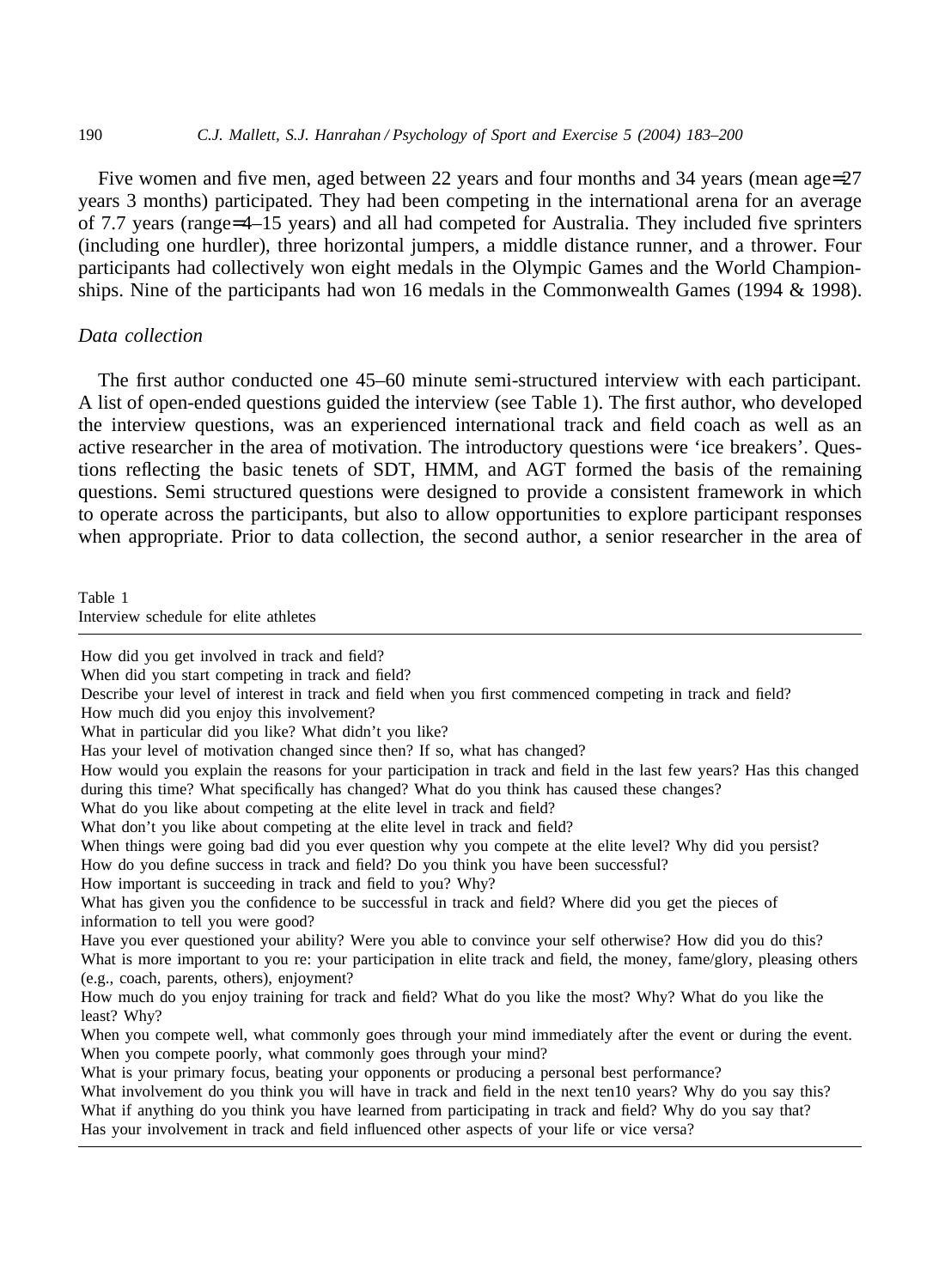motivation, reviewed the interview questions and made slight modifications to ensure that they did not lead athletes to particular responses.

With the permission of the participants the interviews were audiotaped. The tapes were transcribed by an employed transcriber. The transcriptions were checked by the first author. Difficulty with the transcriptions of some colloquial terms used in track and field and also specific names of events and competition locations necessitated some minor corrections.

The transcriptions were not returned to the participants for checking the accuracy of the transcriptions. There was difficulty in accessing the participants again, because most had left the country to compete overseas.

## *Data analysis procedures*

The first author and two additional trained researchers independently reviewed the raw data (i.e., quotes) taken from verbatim transcriptions. 95 pages of single-spaced text were transcribed from the ten tape-recorded interviews. Hierarchical content analysis as adopted by Scanlan, Ravizza, and Stein, (1989) and Gould, Tuffey, Udry, and Loehr (1996) was employed in this study. Each researcher independently identified raw-data themes. These reflected a particular abstraction or concept that emerged. After the independent content-analysis, the three researchers discussed the identified themes. Triangular consensus was employed to ensure which raw-data themes would be used in the analysis. Disagreements were resolved by further reviews of the transcripts. An inductive analysis was conducted to identify more general themes, which were identified as second order and third order themes. The highest level (i.e., third order) represented the most general themes. Three major themes were identified as third order themes and each was considered to be distinct. Triangular consensus was reached on all the identified higher order themes. The identified raw-data, second order, and third order themes are presented in Fig. 1.

## **Results and discussion**

The results of the qualitative analyses revealed some interesting insights into the thoughts, feelings, and behaviours of elite athletes. However, to ensure anonymity specific details regarding the data presented in this section have been omitted. The key themes that emerged were examined in light of recent social-cognitive theories of motivation and previous research conducted in this area. The participants were characterised by the following: (a) they were highly driven by personal goals and accomplishment, (b) they had strong self-belief, and (c) their life revolved around track and field.

#### *Personal goals and achievement*

One of the dominant themes identified from the study was the intense commitment by the elite athletes to achieve personal goals. The achievement of goals provided them with a sense of accomplishment which, in turn, positively influenced self-determined forms of motivation.

A: So my enjoyment for it now is more in the fact that I'm running well and I'm setting myself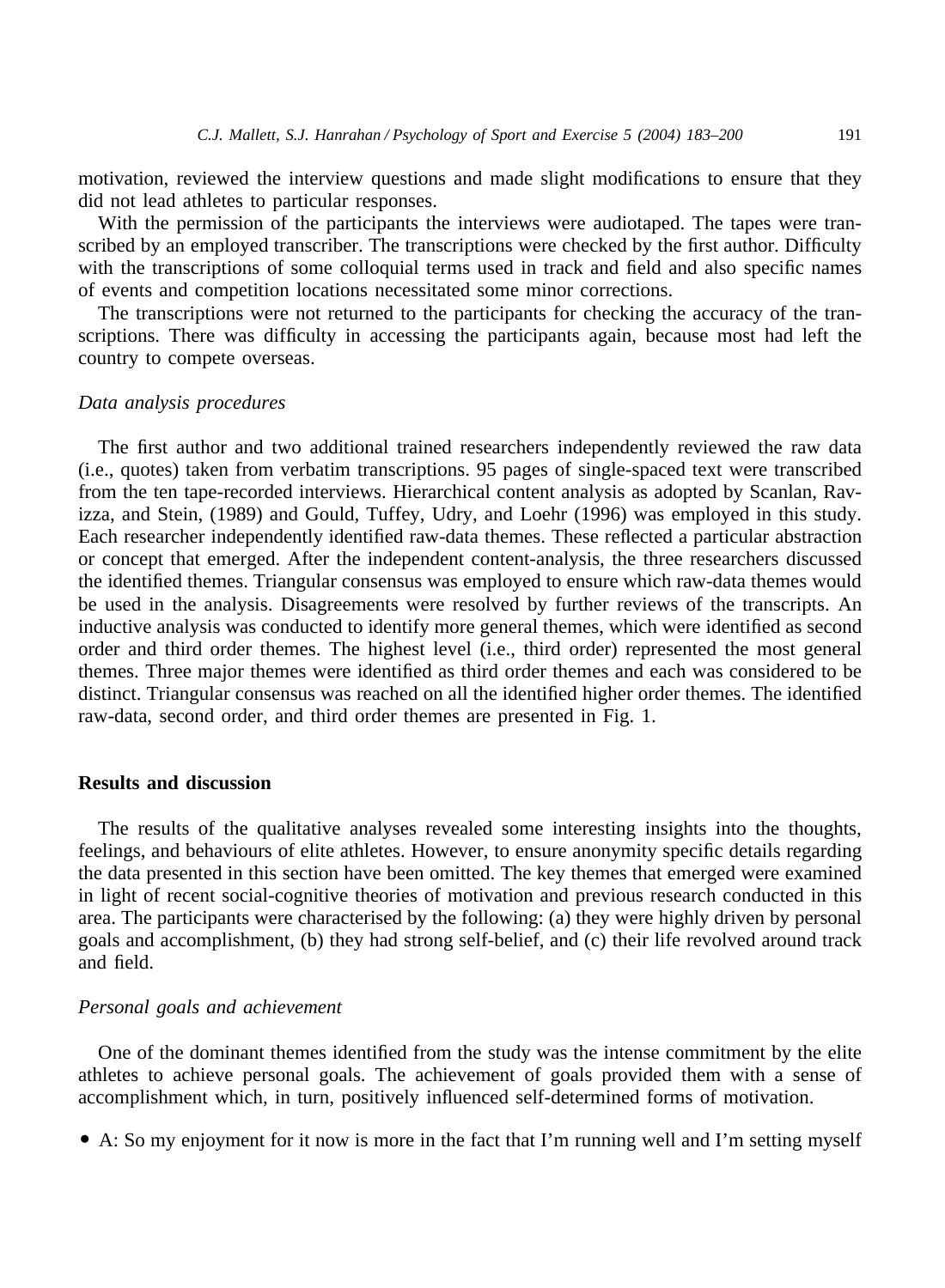| Raw-Data Themes                                                                                                                               | <b>Ist Order</b>              | 2nd Order                                          | General                                                                 |
|-----------------------------------------------------------------------------------------------------------------------------------------------|-------------------------------|----------------------------------------------------|-------------------------------------------------------------------------|
| Improving technique ( $N = 10$ )<br>Improving personal best ( $N = 10$ )<br>Perfect performance $(N = 6)$<br>Personal achievement ( $N = 7$ ) | Themes<br>Task orientation    | Themes                                             | Dimensions                                                              |
| Enjoy training $(N = 3)$<br>Excitement<br>Enjoyment ( $N = 5$ )                                                                               | Intrinsic motivation          | Task orientation/Self-<br>determined motivation    |                                                                         |
| Importance of hard work $(N = 9)$<br>Perception of control                                                                                    | Self-determined<br>motivation |                                                    |                                                                         |
| Beating opponent ( $N = 5$ )<br>Love competing $(N = 4)$                                                                                      | Ego orientation               |                                                    | PERSONAL GOALS<br><b>AND ACHIEVEMENT</b>                                |
| Money $(N = 2)$                                                                                                                               | <b>Extrinsic rewards</b>      | Ego orientation/Non self-<br>determined motivation |                                                                         |
| Special $(N = 5)$<br>Recognition $(N = 3)$<br>Popular<br>Respect<br>Known as someone<br>Forte $(N = 2)$                                       | Social recognition            |                                                    |                                                                         |
| Inherent self belief ( $N = 10$ )<br>Temporary self doubt $(N = 2)$                                                                           | Strong self belief            | Strong self belief                                 | <b>STRONG SELF BELIEF</b>                                               |
| Social relationships important (N<br>$= 6$<br>Meeting people $(N = 4)$<br>Enjoy lifestyle $(N = 2)$<br>Travel $(N = 4)$                       | Social                        |                                                    |                                                                         |
| Track is my life<br>Athletics is a job<br>Live and breathe athletics<br>Life moulded around athletics                                         | Play is work                  | Centrality of track and<br>field to their lives    | <b>CENTRALITY OF</b><br><b>TRACK AND FIELD TO</b><br><b>THEIR LIVES</b> |
| Developed as a person $(N = 4)$                                                                                                               | Character development         |                                                    |                                                                         |

Fig. 1. Motivational processes of elite track and field athletes' inductive analysis results.

goals and every time I accomplish my goals it's a real achievement and that's where the enjoyment comes from.

- Q: What is your definition of success?
- A: Achieving the goals that you set for yourself ... my goal is becoming the best in the world (Participant B).

Consistent with Nicholls' AGT (1989), the participants in this study were highly driven by personal goals of achievement. The athletes were motivated by both task and ego goals. That is, they were focused on producing the 'perfect performance' (i.e., task goal) and also beating their opponents (i.e., ego goal).

 Q: So what's your primary focus going into a competition, beating your opponents or doing a PB?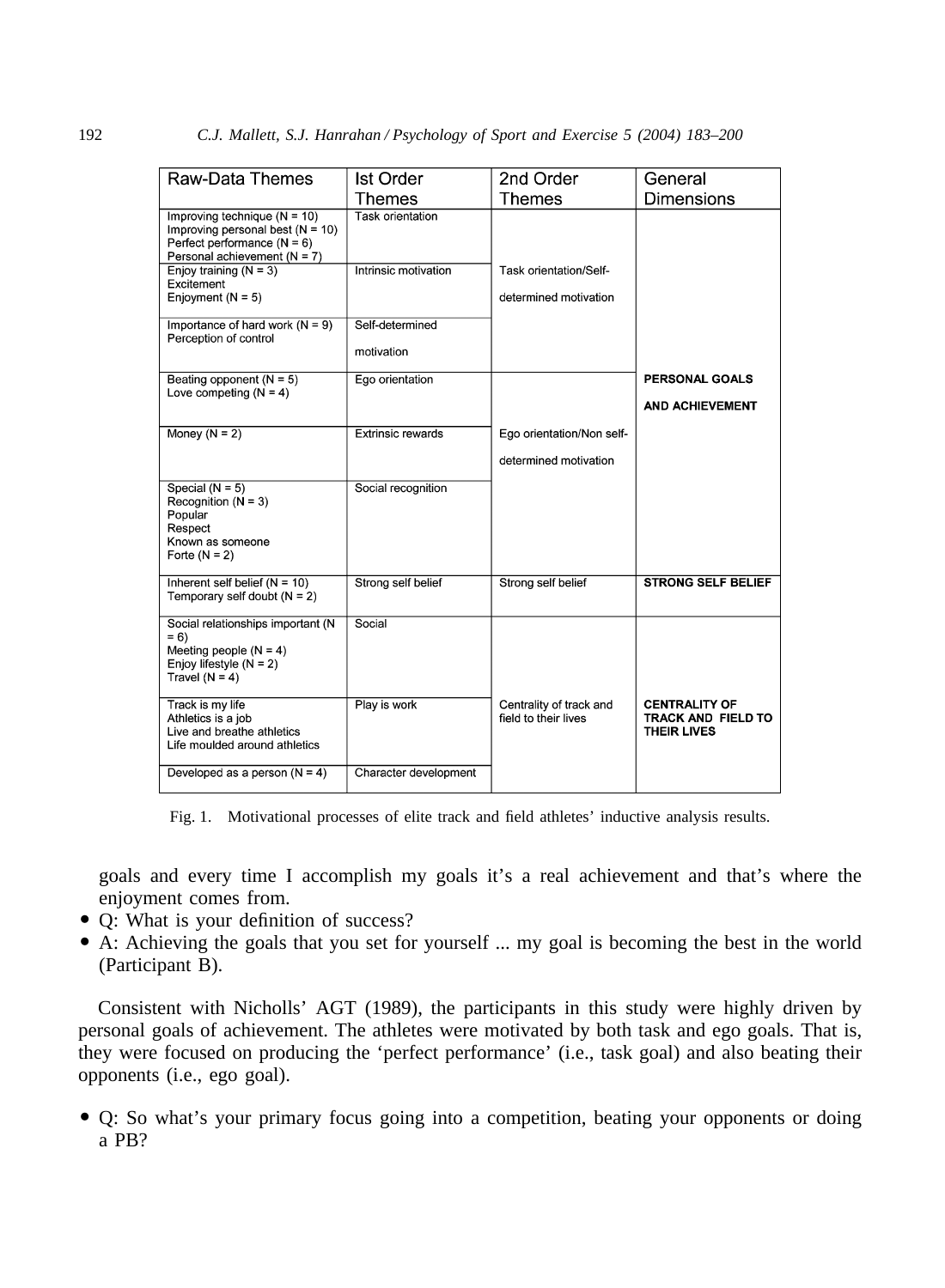- A: Both!
- O: How do you define success in track and field?
- A: Doing a PB.
- Q: Do you think you have been successful?
- A: Yeah, because every major event I've done a PB (Participant H).

Although all athletes in the study were driven by both mastery and ego goals, some athletes were more focussed on proving their ability (i.e., ego goals). "I liked what I was doing and I wanted to be the best at it. I wanted to beat everybody" (Participant J).

Other athletes in the study were more task-oriented. That is, they were more focused on improving their ability, and being the best they could be.

- Q: What do you like about competing at the elite level in track and field?
- A: The excitement. I love it. Just it's a big part of me. I really thrive on competition and I really do enjoy pushing myself to see what I can do.
- O: How do you define success in track and field?
- A: ... success is never giving up and just that ruthless attitude where it's never say die kind of attitude. And just making the most of who you are I think is the most important thing … there are so many things you can achieve if you put your mind to it and because I enjoyed it that is one thing that has kept me going … I've always been motivated to be the best I could be… (Participant A).

Duda (2001) stated that she has often proposed the view that individuals high in ego- and taskorientation whose normative competence has been challenged, have always had the ability to default to their strong sense of self-referencing. This contention seems plausible in light of our data. As previously stated, the athletes in this study were motivated by both task and ego goals. Defaulting to self-referencing enables the athlete to maintain or enhance perceptions of competence. For example, "my goal is becoming the best in the world … If I don't achieve it but I know I did everything I've got .. I'll have to be satisfied ... I can't determine how fast another girl runs" (Participant B).

The participants in this study believed they had physical talent and clearly made the decision that this was their forte. For these athletes the journey to success was equally as important as achieving a gold medal, and the road to achieving the "holy grail" also provided valuable information to the athletes that they were improving. This reinforced their sense of competence. The elite athletes consciously valued the journey and in doing so displayed high levels of self-determined motivation.

- Q: How would you define success in track and field to you?
- A: I think sitting down and working out your goals, what you want to achieve.
- Q: … What's your primary focus? ... beating your opponents or producing your best performance?
- A: Performance, … If I run the perfect race, … that'll produce the performance.
- Q: So why is it important for you to compete internationally?
- A: … It's the reward. Do the hard work (Participant F).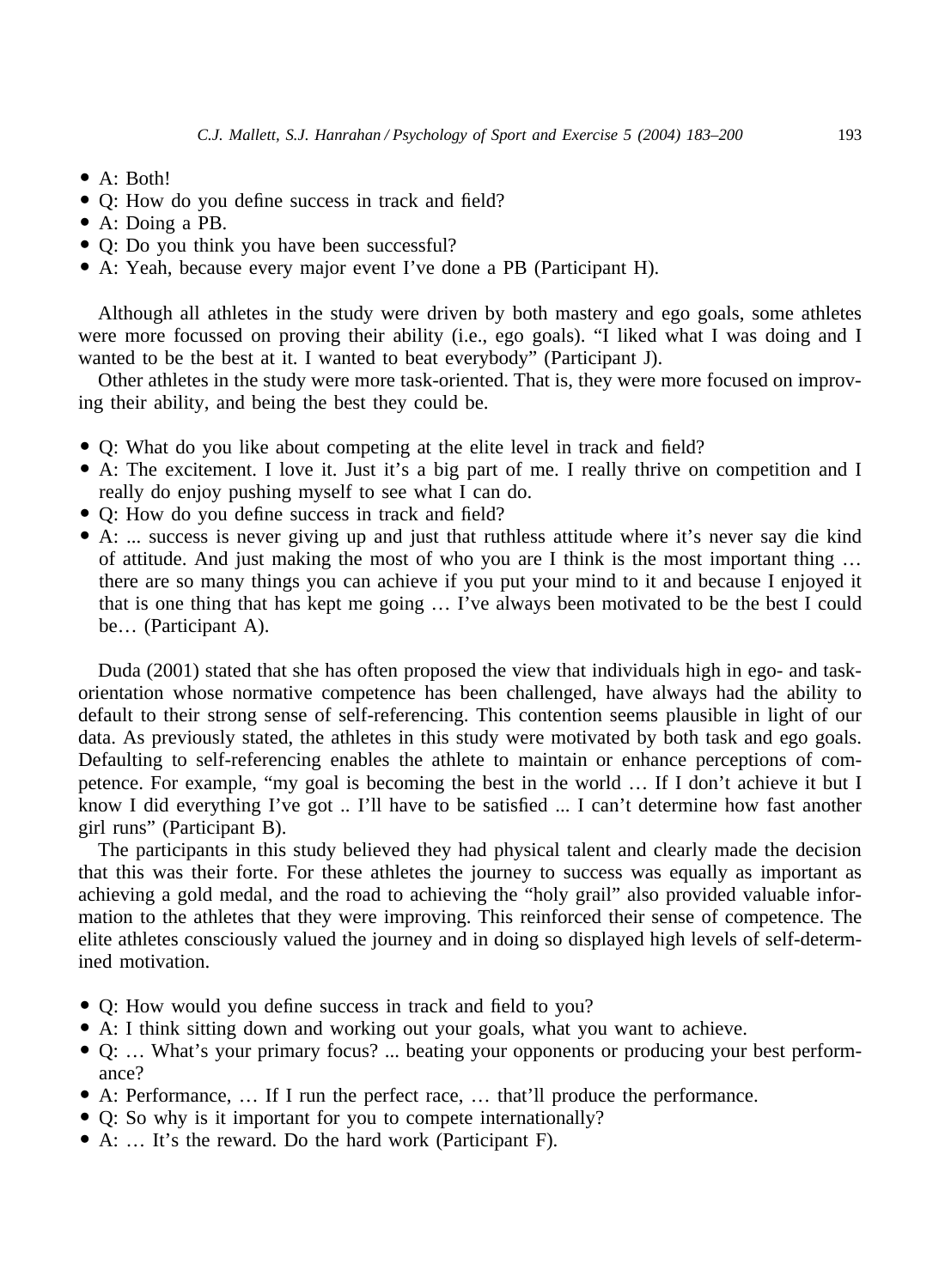Social-cognitive theories generally consider extrinsic motivation to be associated with behaviours that are prompted by a perceived external locus of causality (e.g., a gold medal at the Olympic Games). Even though the athletes were pursuing victory at major international championships, their motivation was not solely characterised by a perceived external locus of causality. On the contrary, the motivations of these athletes were more characterised by a perceived internal locus of causality (i.e., self-determined motivation). "It is nice to get results if you have worked hard ... I knew that I could get a medal [Commonwealth Games] but it was like you don't deserve it because you haven't worked hard enough" (Participant E). This example of identified regulation demonstrates that some elite athletes value training as a means of realising their talent and willingly practice to improve their performance.

The participants recognised their natural physical talents from an early age, however they also recognised the need to train hard to fulfil their dreams. From this striving for personal achievement the participants not only recognised and valued the importance of hard training but they also valued the pursuit or challenge of the 'holy grail'.

- A: I just wanted to see if I trained really hard ... I want to jump huge. I want to see how fast I can run and see how far I can jump.
- Q: So what's more important, for you to jump a long way or get the right technique?
- A: Right technique because if you nail the right technique with all those factors, you know (Participant H).

Integrated regulation (i.e., self-determined extrinsic motivation) was also demonstrated. For example, "I love training. I always have … I love it. I wake up in the morning and look forward to training … I would do it to stay healthy" (Participant J). In this case the athlete chooses freely to behave in a certain way, which is consistent with his/her values and attitudes.

A high level of intrinsic motivation was also articulated.

- Q: "How do you define success in track and field for you?
- A: Again justifying the time out on the track, being able to find improvement knowing that you have worked for it. That is success" (Participant I).

In this qualitative study the achievement of personal goals was found to positively impact on perceptions of competence, and in turn intrinsic motivation. "I'm setting goals and every time I accomplish my goals it's a real achievement and that's where the enjoyment comes from" (Participant B). This finding is consistent with SDT, HMM, and AGT. Forzoni and Karageorghis (2001) also found that elite soccer players, including those players competing in a high division, reported high levels of intrinsic motivation. Reeve and Deci (1996) found that winning increased intrinsic motivation through increased perceptions of competence. People are intrinsically motivated when they feel successful at something. The intrinsic satisfaction of accomplishment was paramount to the healthy perception of competence demonstrated by the elite athletes in this study. Personal goals impact on perceptions of competence which, in turn, impact on selfdetermining forms of motivation (including intrinsic motivation).

People often engage in an activity for the pleasure and satisfaction of mastering a skill, improving one's previous best performance, or creating something new. The primary focus is on the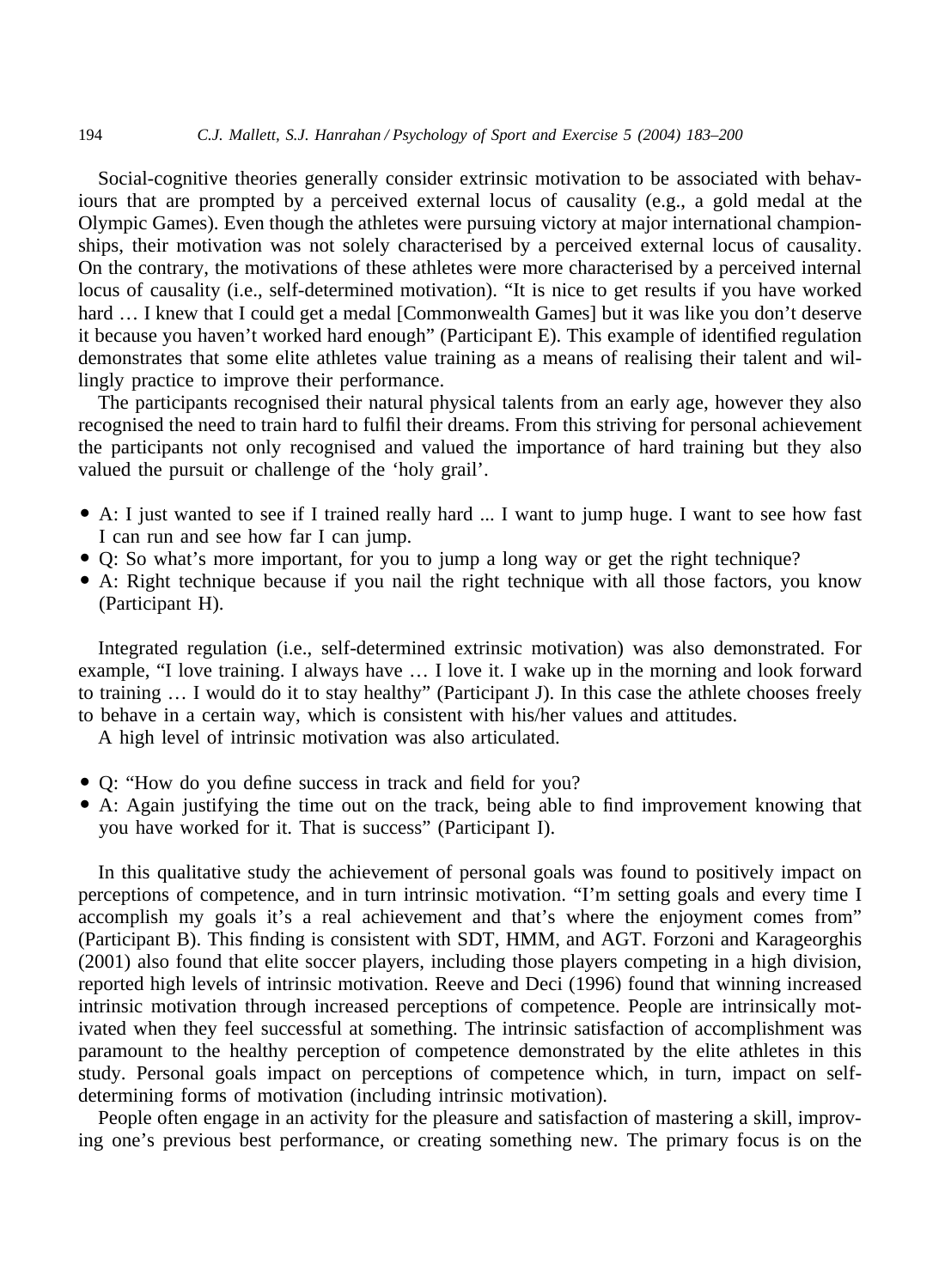accomplishment. Intrinsic motivation to experience stimulation and intrinsic motivation to know, as suggested by HMM, were not characteristic of this group of elite athletes.

This study has shown that elite athletes have multiple motivations. The motivations of these elite athletes were both self-determining and non self-determining. Social-cognitive theories of motivation predict that competitive environments would be conducive to reducing intrinsic motivation and increasing non self-determined extrinsic motivation. Our findings do not support this prediction. The elite athletes were not characterised by low levels of self-determined motivation. A possible explanation is that the reward (e.g., winning, money) is not perceived as controlling behaviour, but as influencing motivation through its impact on perceptions of competence.

For the elite athletes, personal achievement in sport is the opportunity to be someone (i.e., social recognition was important). This is the arena in which to show the world how good they are. "The track is my place, my stage, my expression. It's where I can show the rest of the world my art. ... I think in essence, we are performance artists. What we do is produce something special and it's entertaining" (Participant F). The participants in this study wanted the recognition associated with success in elite sport. "I get recognised and that motivates me" (Participant G). This need to be special was reflected in their desire to be recognised as being good at something.

The sense of achievement (e.g., success in elite sport) associated with the capacity to master the social environment is reflected in the demonstration of competence (Harter, 1978). A high perception of competence is correlated with a perception of worthiness. "If I can win a gold medal then people are going to think that I am alright and maybe get more recognition" (Participant E). People from all walks of life, including elite athletes, are motivated to demonstrate competence. "You stand out from the crowd and you stand out for achieving … you finished fifth. That makes you a special sort of person" (Participant C). Winning medals may be one of the goals elite athletes strive to achieve, however it is not the 'medal' per se that is important, but what the medal represents. The medal is evidence that a person has achieved. It is a tangible sign that a person is competent.

"I just don't want to be a competitor, … I don't want to just be in the Australian team, I want to be special" (Participant D).

- A: If I knew I couldn't be successful I wouldn't do it. That's definitely true.
- Q: So how important is being successful to you?
- A: Very. I guess I'm desperate to be successful. … I just want to be successful at something….I get recognised and that motivates me. …I wanted to definitely be known as someone ..."
- O: So what drives you more?
- A: Knowing that I am a nobody and that I haven't done anything and I haven't really won anything (Participant G).

The strong theme of social recognition is consistent with Adler's (1924) belief that the basic motivation behind human behaviour is the "striving for superiority". The concept of effectance motivation, proposed by White (1959) and developed by Harter (1978), highlights the importance of demonstrating competence in mastering the environment. People are inherently and proactively motivated to master their social environment (e.g., DeCharms, 1968; Deci, 1975). In effectively interacting with their environment, people experience satisfaction from a sense of achievement and continue to undertake new challenges to satisfy this need to demonstrate mastery of their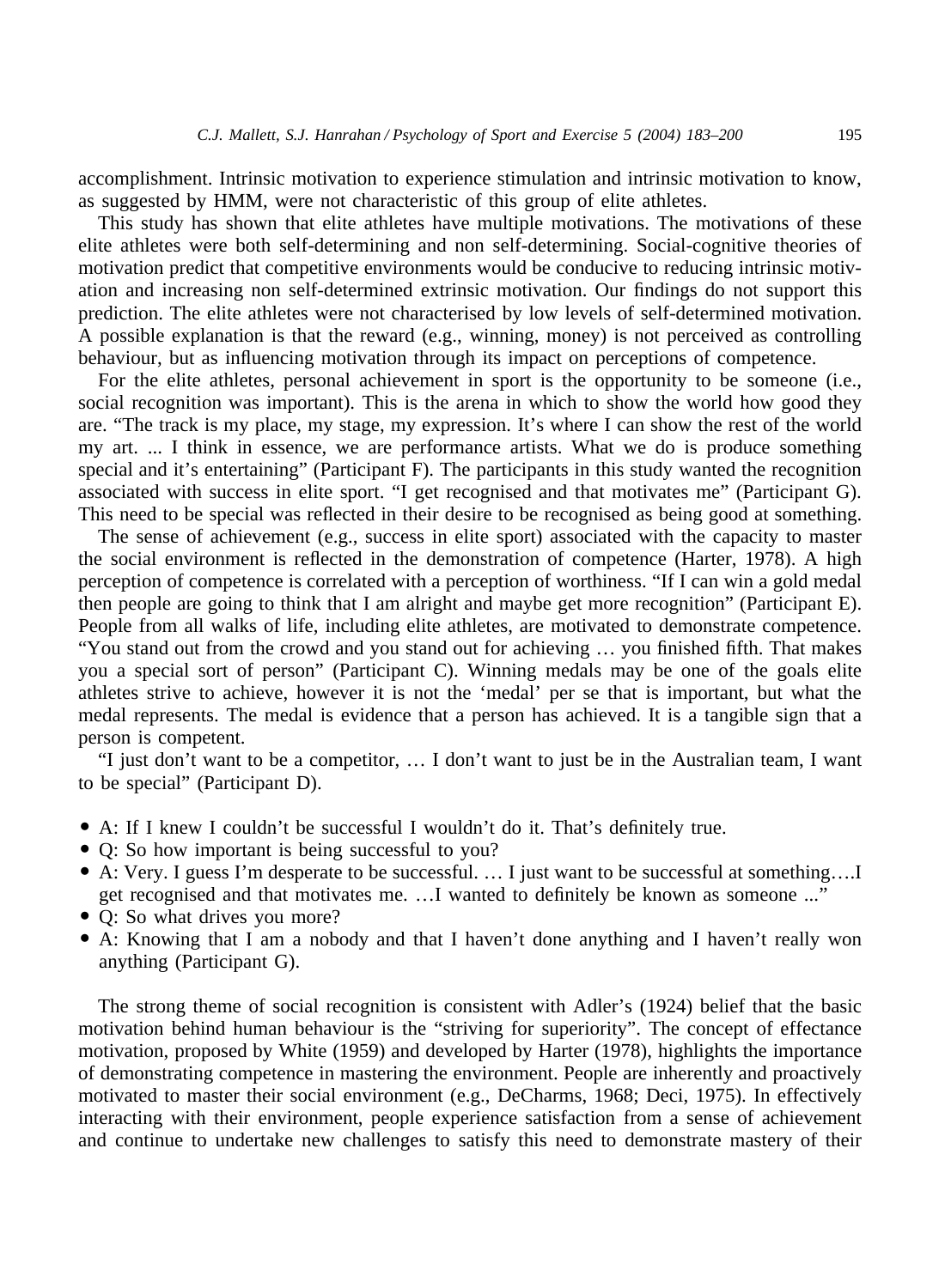environment. This motivation to strive for competence, self-enhancement, and mastery has considerable support in education (e.g., DeCharms, 1968; Deci, 1975; Deci & Ryan, 1985; Nicholls, 1989), sport psychology (e.g., Frederick & Ryan, 1995; Vallerand, 1997) and exercise psychology (e.g., Markland, 1999). Often people are motivated to become more skilful. A higher level of perceived skill provides a sense of achievement, which makes people feel good about themselves.

The elite athletes in the present study were driven to demonstrate a high level of competence. In particular, they reported the need to demonstrate a high level of competence to prove their self-worth to their peers and others.

- Q: How important is money to you?
- A: It is important, but it is not the most important thing. … I think that it is the recognition" (Participant E).

The perception of being connected to significant others (i.e., relatedness) is one of the fundamental needs of humans proposed in SDT. The elite athletes perceived themselves as special because of their achievements in elite sport. They perceived themselves as members of an exclusive group and wanted the recognition associated with that membership. The need to be accepted by others and belong to groups (e.g., sporting teams, family, work) is critical to a healthy perception of self (Deci & Ryan, 1985; Vallerand, 1997).

## *Strong self belief*

Not surprisingly, participants had strong beliefs in their capacity to achieve their goals in track and field. "I've always had the audacity to think that I could be better than anyone else and that's the gist of it. ... I've always had the audacity to think I could do it" (Participant A). The success they had achieved was found to positively influence their perception of competence. This may be akin to learned optimism and antithetical to learned helplessness. Participants did report some episodes of self-doubt, however these were both infrequent and temporary.

The perception of self is regulated by attempts to master one's environment. This is the underlying assumption of SDT (Deci & Ryan, 1985) and the HMM (Vallerand, 1997). The notion of mastering one's environment is also consistent with the basic tenet of Nicholls' (1989) AGT. A healthy perception of the self is critical in mastering one's environment. Success in sport at the highest levels is the barometer by which these athletes gauged their ability to master their environment.

Perception of competence was found to be a major psychological need of this group of elite athletes. This finding was consistent with SDT and the hierarchical model of motivation. From an early age, the participants recognised their natural physical talent. This strong self belief was reinforced by the fact that they achieved early success with limited training and in most cases poor or inexperienced coaching. As stated previously, they also realised the importance of hard training to compliment their natural physical qualities if they were to fulfil their potential.

"That's one thing that keeps me going out there is that I know I'm better than all those guys. That's just an inner belief … You have to believe in yourself" (Participant F).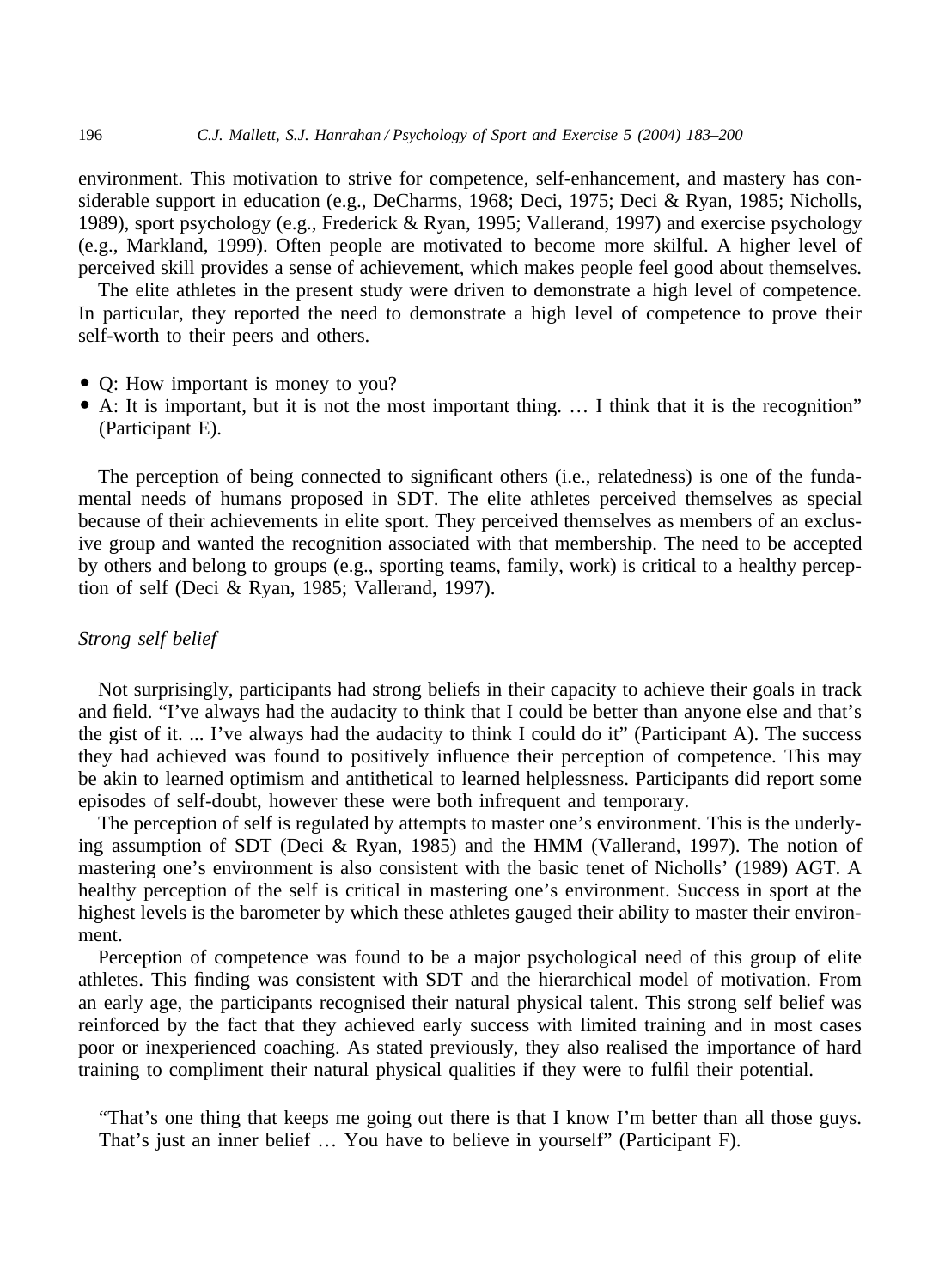"… everyone has a gift … and I think if you don't use that talent it is a waste … a waste of your life and why you are here" (Participant I).

## *Life revolves around track and field*

The elite athletes were totally immersed in track and field and were characterised by high levels of self-determined motivation. The role of track and field was central to the lives of the elite athletes in this study.

- Q: How much would you say you enjoy athletics and has this changed over time?
- A: … it's got more serious … it's become more of a job I'd say. When I started running it was more of a hobby. It's definitely more of a way of life now for me. ... it's been a huge part of my development in life as well…. I eat, live, and breathe athletics. … you're always thinking athletics, you can't help it (Participant B).

Decision-making in their daily routine was based on their involvement in track and field. The participants were totally immersed in their sport. Track and field was their life and they valued the role that track and field played in their personal development.

- A: I love training … a good part of training is the interaction….The javelin is like part of me…I think my life is moulded around track and field. I think who I am, is track and field. … It's been the only thing in my life that has been completely consistent for such a long period of time is track and field (Participant D).
- "track and field is my life, has always been my life…" (Participant F).
- Q: "you enjoy the lifestyle?
- A: Yes, I do.
- Q: What in particular about the lifestyle do you like?
- A: Being healthy ... feeling fit and healthy" (Participant I).

#### **Conclusions and implications**

Social-cognitive theories of motivation provided a useful framework for examining the motivational processes of elite athletes. Consistent with SDT, the HMM, and AGT, the perception of competence was found to play an important role as a critical psychological mediator for the elite athletes who participated in this study. The findings support the contention that the accomplishment of goals enhances perception of competence which, in turn, positively influences self-determined motivation.

Social-cognitive theories of motivation predict that elite competitive sporting environments, which are characterised by a focus on winning and financial incentives for winning, would undermine self-determined forms of motivation for ego-oriented athletes. The assumption here is that the locus of causality has shifted from internal to external. However, self-determined forms of motivation and intrinsic motivation will be enhanced if achievement of personal goals in elite sport reinforces perceptions of competence and self-determination. In this case, the locus of caus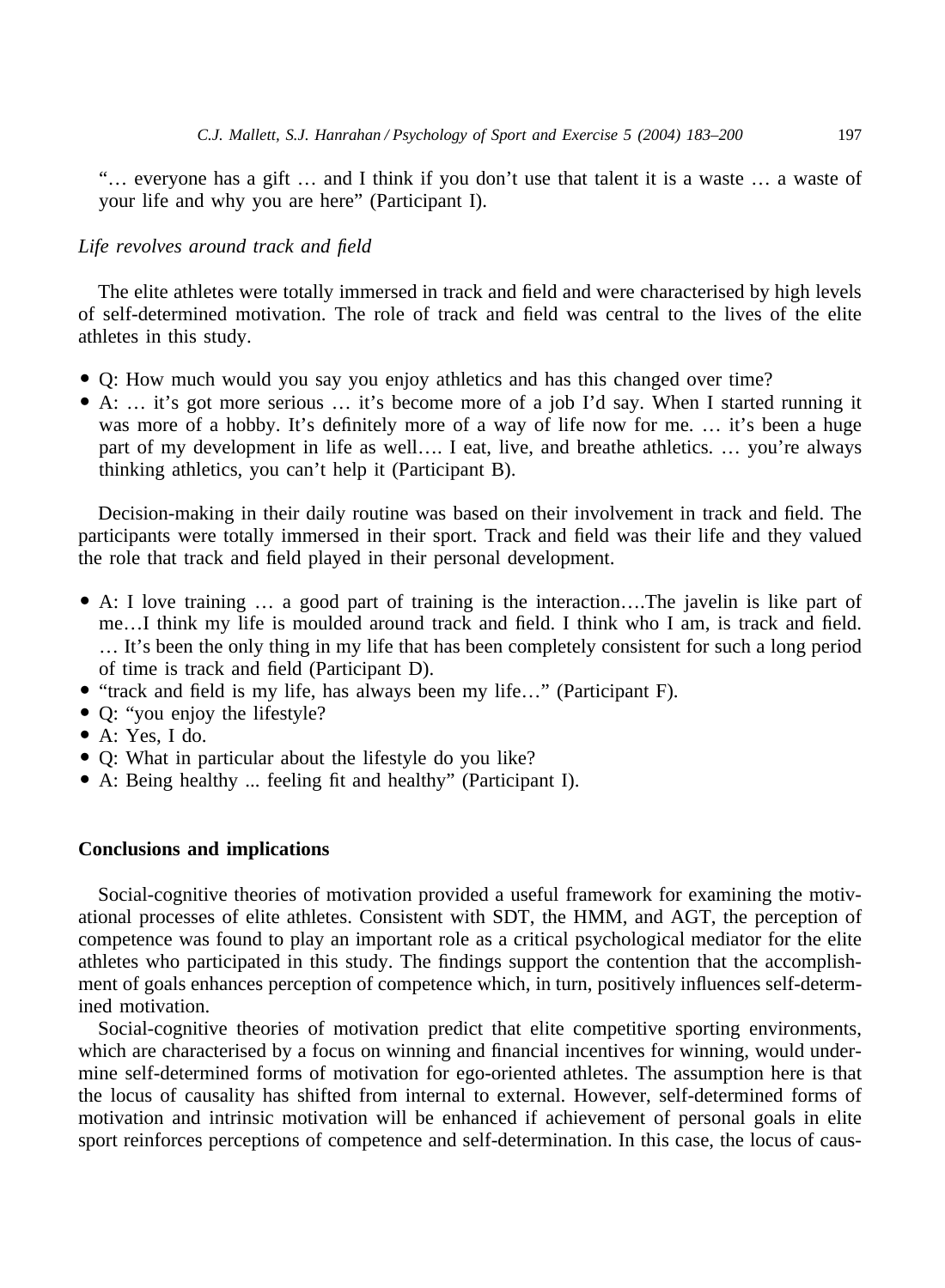ality remains internal. The elite athletes we interviewed were characterised by both task and ego dispositional goal orientations. The fact that they were task oriented and focused on improving performance promoted internally regulated behaviours and subsequently self-determined motivation.

The elite athletes were characterised by multiple motivations and, in particular, self-determined motivation. This is consistent with Forzoni and Karageorghis (2001). Participation in elite sport does not always undermine self-determined motivation. Elite athletes are not always primarily motivated by external rewards such as money. External rewards can provide information about competence and also have a controlling influence on behaviour. We suggest that the perception of competence is a strong mediating variable influencing self-determined motivation. It is suggested that elite athletes perceive external rewards as positively influencing their perception of competence, which subsequently enhances self-determined motivation. This explanation is consistent with the findings of Reeve and Deci (1996).

Another explanation may be that after a period of time, financial rewards for elite athletes lose their controlling influence, and the pursuit of being someone special is a more powerful motivator. The perceived locus of causality becomes more internal.

Pelletier et al. (1995) suggested that maturation may be factor in explaining why the most selfdetermining form of extrinsic motivation, namely integrated regulation, did not emerge as a factor in the development of the Sport Motivation Scale (SMS) and its precursor, the l'Échelle de motivation dans les sports (EMS; Brière, Vallerand, Blais, & Pelletier, 1995). The participants used in the development of the EMS were 16–19 year-old recreational athletes, while the development of the English version of the EMS, the SMS, involved the participation of university athletes (mean age=19.2 years). The elite athletes who participated in the present study were older (mean age=27 years 3 months). Child athletes may initially be characterised by an internal perceived locus of causality. The possible negative influence of the competitive environment during adolescence may shift the perceived locus of causality from internal to external during structured sporting experiences. Adolescents yearn for peer recognition and approval, which may be critical to their positive perception of self.

The perceived locus of causality may then shift from external to internal as athletes mature and contemplate why they persist in continuing to compete in their sport, thereby enduring intense training and a compromised social life. It is suggested that after a period of time, money and winning are not the powerful motivating forces. Rather, it is the perception of being competent and accepted by others that is most influential. Motivations change over time and sensitivity to these changes requires strong consideration by the architect of an athlete's training and competition environment.

Elite athletes in this study were highly driven by multiple personal goals. More importantly, the sense of achievement in accomplishing personal goals was shown to be a powerful motivating force in this group. These accomplishments reflect positively on their perception of competence.

Two implications for elite athletes, and those people who work with elite athletes, arise from this study. First, coaches should be sensitive to different types of motivation and those factors that influence motivation. It is suggested that for some elite athletes financial rewards provide them with information about their competence more so than controlling their behaviour. Second, as elite athletes were driven by personal goals, it is recommended that athletes set personal goals with their coaches that are challenging and target both improvement and the pursuit of beating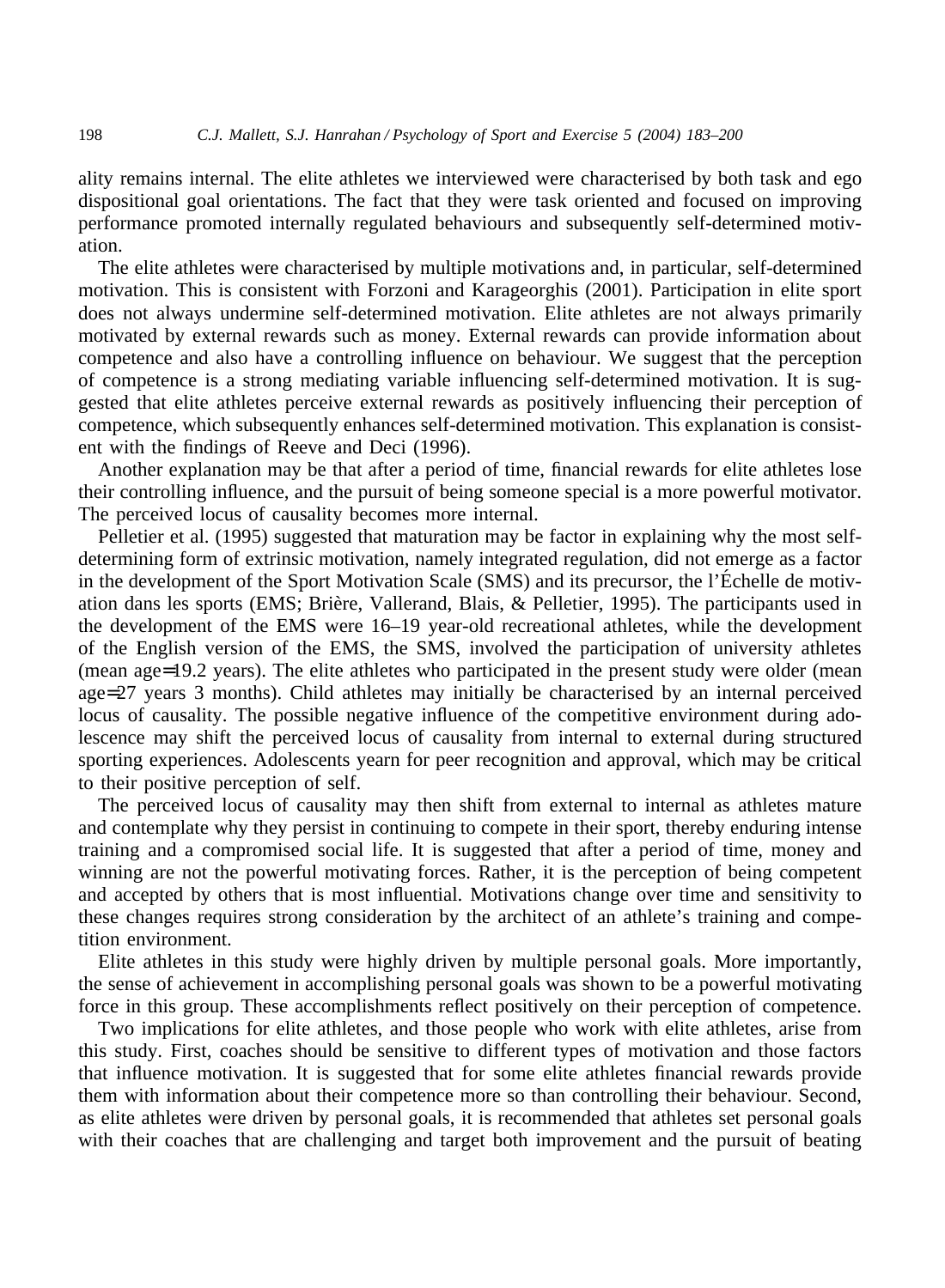their opponents. In particular, coaches are strongly recommended to facilitate perceptions of competence through goal achievement.

This exploratory research employed an alternative approach to examining the motivations of elite athletes. As proposed by SDT, integrated extrinsic motivation was found to exist. Although proposed by SDT, Pelletier et al. (1995) did not find support for the inclusion of integrated extrinsic motivation in the development of the EMS/SMS. The use of qualitative methodology has identified that this form of motivation may exist in elite athletes. It is suggested that future research employ qualitative and quantitative approaches to ensure a complete examination of motivational processes. The findings in this study provide support for multi-theory testing of motivational processes. Consistent with the recommendation by Duda (1997), it is suggested that future research on motivation employ methodology that considers multiple theories of motivation. Future quantitative research on the motivational processes of elite athletes may benefit from employing questionnaires that examine both goal orientations and the various forms of motivation. Although the scope of this paper prevented a broader theoretical examination of the data, it is proposed that future research might consider other relevant social psychological theories (e.g., theories of self and identity, developmental psychology) in conjunction with motivational theories to provide a more extensive analysis.

## **References**

Adler, A. (1924). *The practice and theory of individual psychology*. New York: Harcourt Brace.

- Brière, N. M., Vallerand, R. J., Blais, M. R., & Pelletier, L. G. (1995). Developpement et validation d'une mesure de motivation intrinsèque, extrinsèque et d'amotivation en contexte sportif: l'Échelle de motivation dans les sports (EMS) [On the development and validation of the French form of the Sport Motivation Scale]. *International Journal of Sport Psychology*, *26*, 465–489 in French.
- Chantal, Y., Guay, F., Dobreva-Martinova, T., & Vallerand, R. J. (1996). Motivation and elite performance: An exploratory investigation with Bulgarian athletes. *International Journal of Sport Psychology*, *27*, 173–182.
- DeCharms, R. (1968). *Personal causation: The internal affective determinants of behaviour*. New York: Academic Press.
- Deci, E. L. (1975). *Intrinsic motivation*. New York: Plenum.
- Deci, E. L., & Ryan, R. M. (1985). *Intrinsic motivation and self-determination in human behaviour*. New York: Plenum.
- Duda, J. L. (1987). Toward a developmental theory of children's motivation in sport. *Journal of Sport Psychology*, *9*, 130–145.
- Duda, J. L. (1992). Motivation in sport settings: A goal perspective approach. In G. C. Roberts (Ed.), *Motivation in sport and exercise* (pp. 57–91). Champaign, IL: Human Kinetics.
- Duda, J. L. (1997). What I like in a theory of motivation: Building on the present with a look into the future. In: R. Lidor, M. Bar-Eli (Eds.), *Innovations in sport psychology: Linking theory and practice. Proceedings of the IX World Congress in Sport Psychology: Part 1* (pp. 248–249). Netanya, Israel: Ministry of Education, Culture and Sport.
- Duda, J. L. (2001). Achievement goal research in sport: Pushing the boundaries and clarifying some misunderstandings. In G. C. Roberts (Ed.), *Advances in motivation in sport and exercise* (pp. 129–182). Champaign, IL: Human Kinetics.
- Duda, J. L., Chi, L., Newton, M. L., Walling, M. D., & Catley, D. (1995). Task and ego orientation and intrinsic motivation in sport. *International Journal of Sport Psychology*, *26*, 40–63.
- Duda, J. L., & Whitehead, J. (1998). Measurement of goal perspectives in the physical domain. In J. L. Duda (Ed.), *Advances in sport and exercise psychology measurement* (pp. 20–47). Morgantown, WV: Fitness Information Technology.
- Dweck, C. S. (1986). Motivational processes affecting learning. *American Psychologist*, *41*, 1040–1048.
- Dweck, C. S., & Leggett, E. (1988). A social-cognitive approach to motivation and personality. *Psychological Review*, *95*, 256–273.